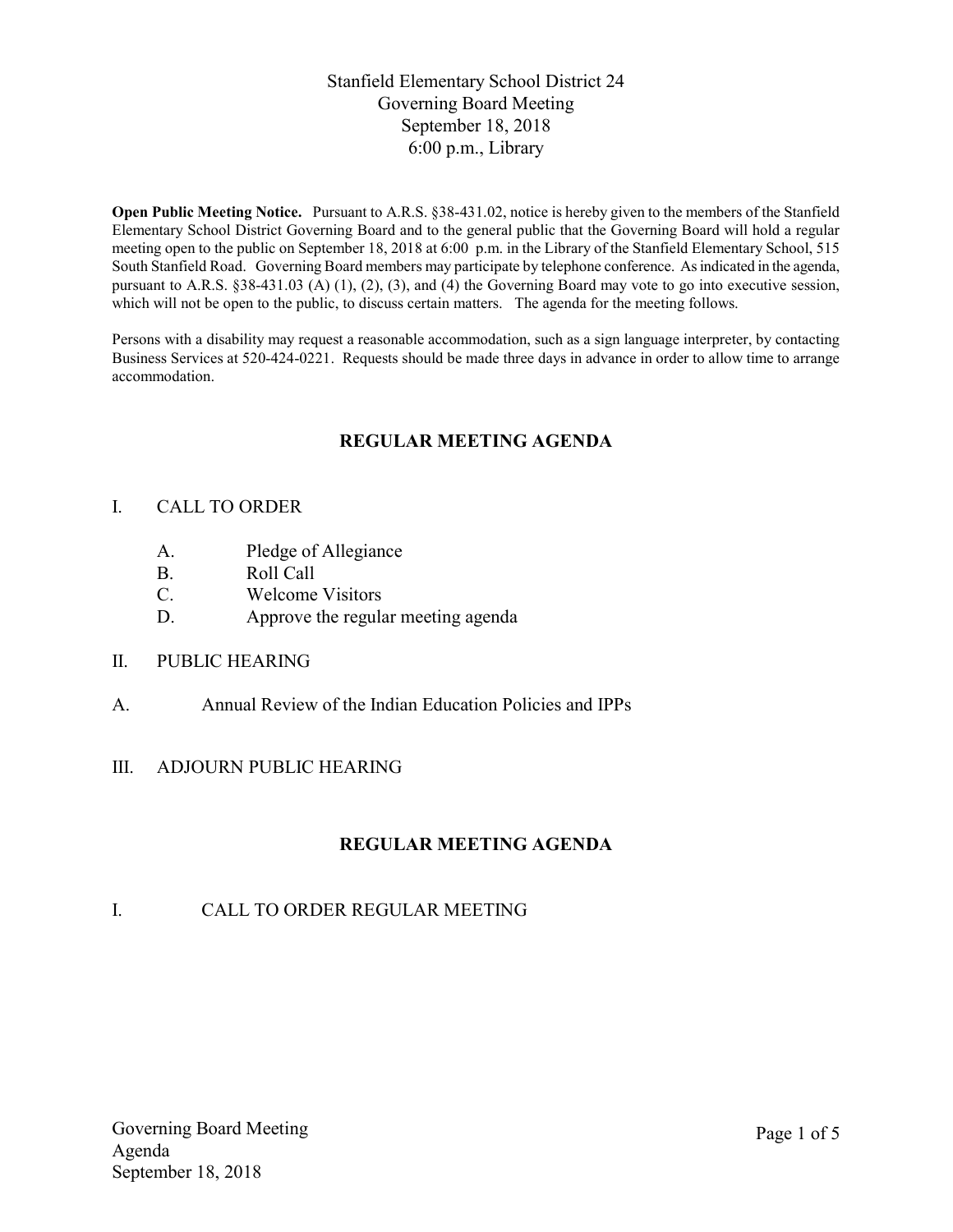## II. CALL TO THE PUBLIC

Guidance for Public Participation in Board Meetings is provided in Policy BEDH. The President may recognize individuals wishing to address the Board under Call to the Public or under the item on the Agenda they wish to address. Each individual will be allowed five minutes unless additional time was requested and granted in advance by the Superintendent or President. ARS 38-432.02(H) provides that Board members shall not respond to comments unless the item is on the agenda.

The Board shall not hear personal complaints against school personnel or a person connected with the district. A procedure is provided by the Board for disposition of legitimate complaints in Policies KL, KB and KLD.

# LLAMADA AL PÚBLICO

La póliza BEDH, provee una guía publica para participar en juntas de la Mesa Directiva. El presidente de la Mesa Directiva puede reconocer a los individuos que desean dirigirse a la mesa bajo llamada al público o bajo el artículo en la agenda que desean tratar. A cada individuo se le otorgaran cinco minutos de tiempo, a menos que el Presidente o Superintendente le hayan concedido tiempo adicional por adelantado. La Póliza ARS 38- 432.02 dice que ningún miembro de la mesa responderá a ningún tipo de comentarios de temas que no estén en la agenda.

La mesa no oirá quejas personales en contra de personal de la escuela o personas que tengan alguna conexión con el Distrito. Para este tipo de quejas la mesa provee otro tipo de procedimientos para la disposición de quejas legítimas las cuales se encuentran en las siguientes Pólizas KL, KB, y KLD.

#### III. APPROVAL OF MINUTES

Approve the August 9, 2018 regular governing board meeting minutes

#### IV. AWARDS AND RECOGNITIONS

- A. Students of the Month
- B. Employees of the Month will be recognized at the next regular Board meeting
- V. REPORTS
	- A. Superintendent's Report 1. First FY18 Audit Site visit by H&M
	- B. August Public Funds Expenditure Reports (Pages 1 4)
	- C. August Student Activities Report (Page 5-6)

Governing Board Meeting Agenda September 18, 2018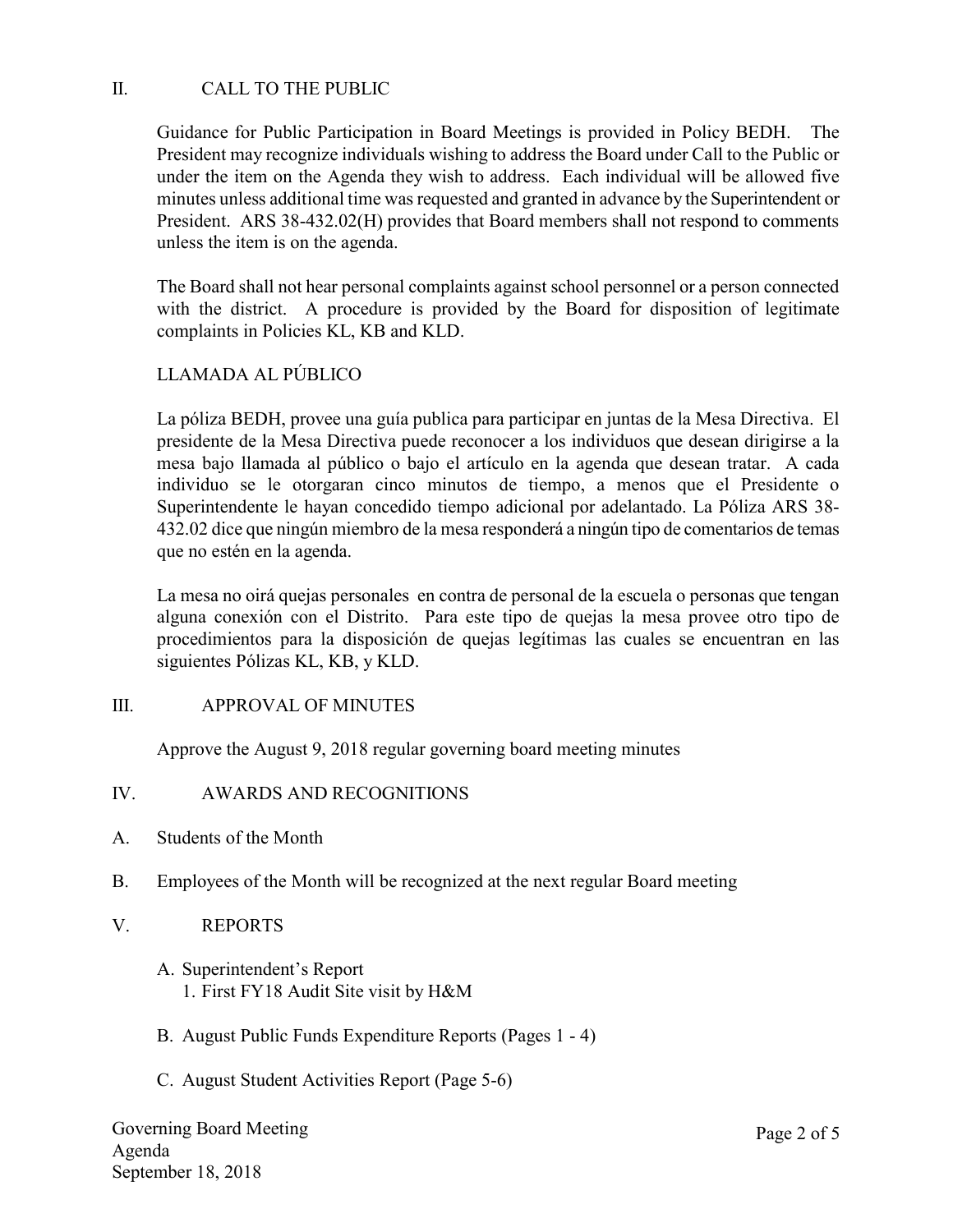- D. School Administrator's Report (Page 7)
- E. Dean of Student's Report (8)
- F. Operations Support Services Reports (Pages 9-10)
	- 1. Operations
	- 2. Technology

#### VII. NEW BUSINESS ACTION ITEMS – PERSONNEL

All hiring is pending satisfactory completion of background investigation, records verification, and fingerprint report.

- A. Approve extra duty contract for Security and Housing agreement between SESD and Michael Tanascu for FY19
- B. Approve hire 2018-19 Substitute Teacher Appointment for Philip Bonds
- C. Approve Hire, Arturo Marquez for Bus Driver, Notice of "At-Will" Appointment -189 day schedule, 1.0 FTE positions, effective September 13, 2018
- D. Approve Hire, Noemi Rojas for Health Aide, Notice of "At-Will" Appointment -189-day schedule, 1.0 FTE positions, effective September 17, 2018
- E. Approve extra duty contracts for the 2018-19 school year:
- 1. Joey Ball, Boys Basketball

#### VIII. NEW BUSINESS ACTION ITEMS – BUSINESS

- A. Ratify approval of payroll vouchers
	- 1. PV3 \$134,316.87
	- 2. PV4 \$137,005.18
	- 3. PV5 \$136,841.44
- B. Ratify approval of expense vouchers
	- 1. EV1903 \$57,937.95
	- 2. EV1904 \$201,108.94
	- 3. EV1905 \$42,599.13
- C. Approve the reimbursement of \$95 to Adriana Hernandez for approved AEPA assessments
- D. Accept the SESD 2018-2021 Technology Plan (Back pocket)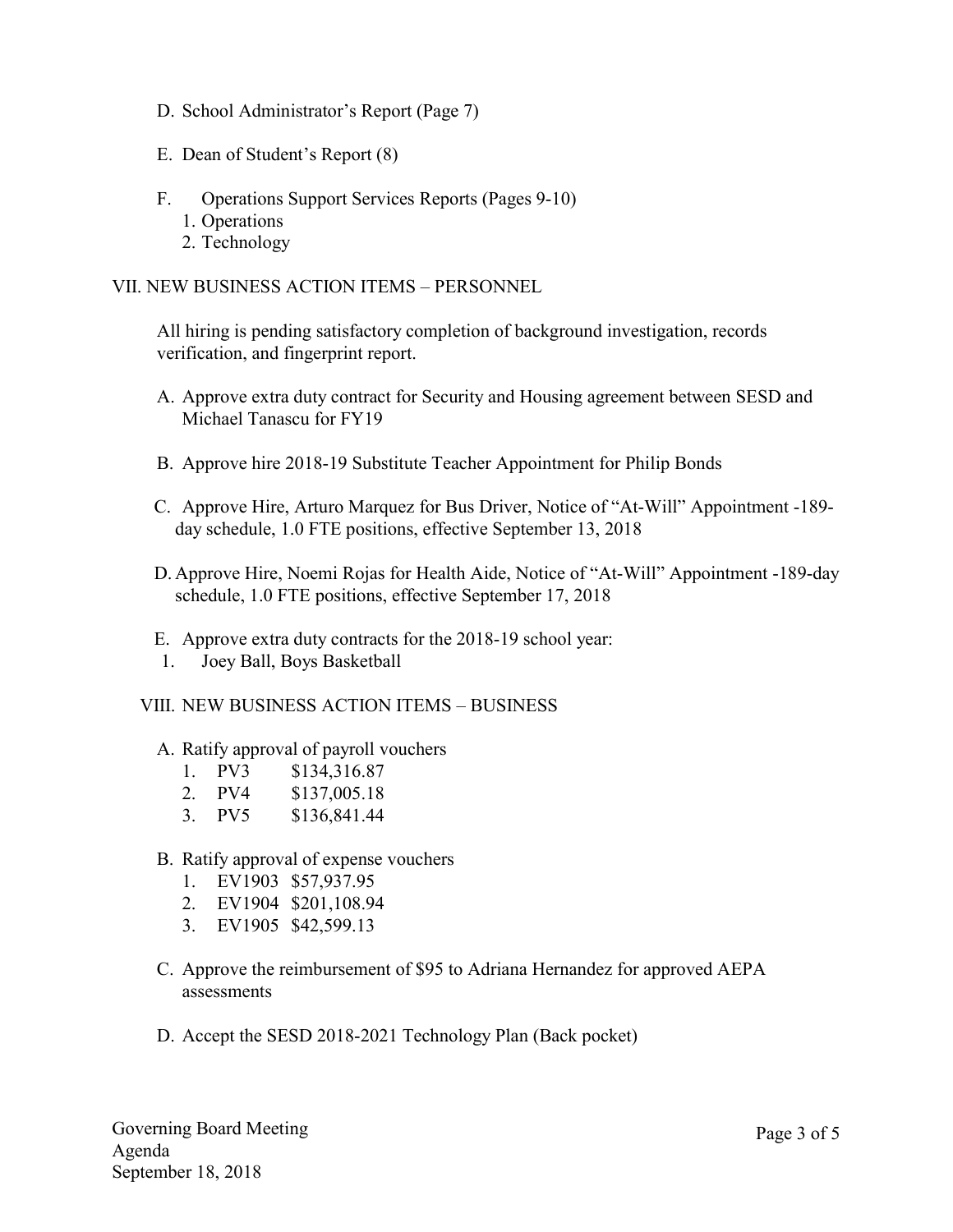E. Approve the waiver for regular teacher evaluation schedule for qualified teachers. The Governing Board may waive the requirement of a second classroom observation for a continuing teacher whose teaching performance based on the first classroom observation places the teacher in one (1) of the two (2) highest performance classifications for the current school year, unless the teacher requests a second observation.

### IX. NEW BUSINESS NON-ACTION ITEMS

- A. Policy Advisories, First Reading: (Front pocket)
	- 1. PA 625 BCB-Board Member Conflict of Interest BCB-E
	- 2. PA 626 BE- School Board Meetings
	- 3. PA627 BEDF Voting Method
	- 4. PA628 BEDG-R Minutes
	- 5. PA629 DICA Budget Forms
	- 6. PA630 DIE Audits/Financial Monitoring
	- 7. PA631 DJ Purchasing
	- 8. PA632 DN School Properties Disposition
	- 9. PA633 FCB Retirement of Facilities
	- 10. PA634 GCO Evaluation of Professional Staff Members
	- 11. PA635 IKE-RB Promotion and Retention of Students
	- 12. PA636 IL Evaluation of Instructional Programs
	- 13. PA637 IMD School Ceremonies and Observances
	- 14. PA638 JEB Entrance Age Requirements
	- 15. PA639 JICK Student Bullying/Harassment/ Intimidation JICK-R, JICK-EB
	- 16. PA640 JJIB Interscholastic Sports
	- 17. PA641 JL -RB Student Wellness Regulation JL-RB
	- 18. PA642 JLCB- E Immunization of Students
	- 19. PA643 JLCD Medicines/Administering Medicines to Students

#### X. OLD BUSINESS ACTION ITEMS

- A. Adopt Policies and accept Regulations and Exhibits:
	- 1. PA 616 DICA-Budget Format
	- 2. PA 617 DIE-Audits/Financial Monitoring
	- 3. PA 618 DJ-Purchasing
	- 4. PA 619 DJE-Bidding/Purchasing Procedures
	- 5. PA 620 FEA-Educational Specifications for Construction
	- 6. PA 621 GBEAA-Staff Conflict of Interest
	- 7. PA 622 IHBA-RB-Special Instructional Programs
	- 8. PA 623 JFABB Admission of Exchange and
		- Foreign Students
	- 9. PA 624 Policy JL Student Wellness